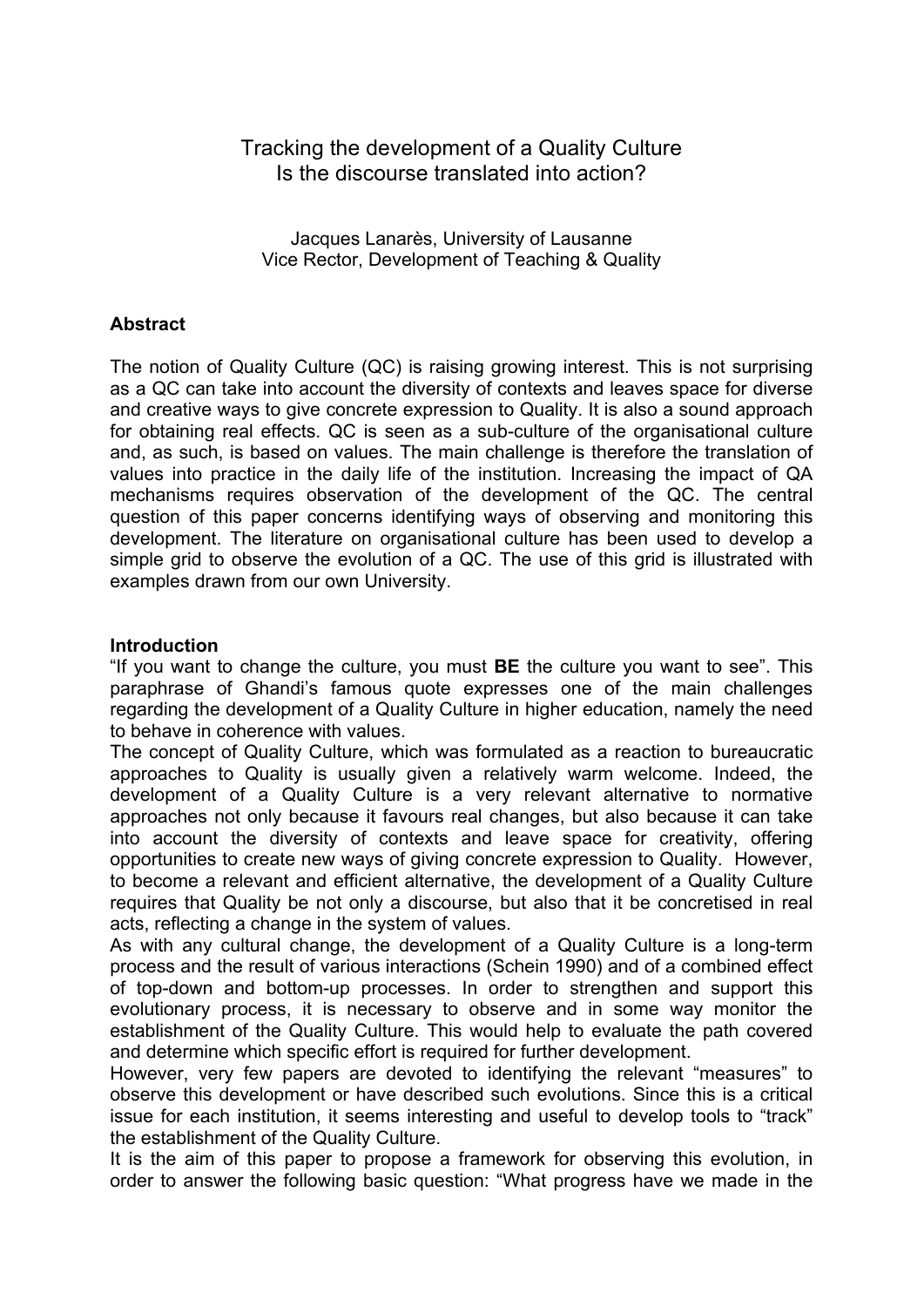establishment of a Quality Culture?" This framework should above all help university governance . However, it should be research-based and that is why the paper will contain a short review of the literature on these issues, more focused on organisational culture than Quality Culture, because of the limited number of specific papers. In the first part of the paper a short summary of the notion of Quality Culture is presented to provide the background for this framework and to allow more explicit subsequent choices to be made. The third part of the paper contains a proposal to observe the development of a Quality Culture, illustrated by the case of the University of Lausanne.

# **1. Quality Assurance and Quality Culture**

The development of Quality Assurance (QA) mechanisms in Higher Education is an integral component of the Bologna process and has become a high priority in many European institutions. Two main issues follow from this will to include quality on the agenda of the construction of the European Higher Education Area: one is to create or adapt a quality system compatible or in line with international standards and the other is to integrate the system into the Higher Education Institution (HEI) concerned. Thanks to the European Standards and Guidelines, institutions now have a framework within which to create methodologically sound quality systems, but the literature shows that this first condition is not necessarily sufficient to increase quality. Indeed, several research studies suggest that some quality processes have had no real effects on the quality of teaching, research or other activities, at least not in the measure expected (e.g. Gosling and D'Andrea, 2001; Newton, 2002). Standard certification procedures do not always result in the improvement of services (e.g. Staines, 2007). Moreover, there are frequent complaints about QA (e.g. Jones and Darshi de Saram 2005, Goodlad 1995, Harvey 2002), suggesting that adhesion also has to be deepened.

To overcome this lack of integration of Quality in institutions, the concept of Quality Culture has emerged. In higher education, the notion of Quality Culture has been put forward in a consistent manner by the European University Association (EUA) and has been "*chosen to convey a notion of quality as a shared value and a collective responsibility for all members of an institution, including students and administrative staff*" (EUA, 2006 p6).

The expression "Quality Culture" is nowadays quite fashionable and can be found in numerous publications and even regulations. The expression is appealing because it seems to give some form of human touch to a word associated with cold notions such as control, assurance or industrial processes. But this honeymoon may cease if it remains at the level of discourse only.. To understand how a Quality Culture can give real results, a detour via a more detailed analysis of this concept may be useful.

In the author's understanding (Lanarès 2008), the expression "Quality Culture" can have two meanings. The first of these implies that "Quality" is an organisational priority and one of the values of the organisational culture. In the second understanding, Quality Culture is seen as a subculture of the organisational culture and is underpinned by several values.

There seems to be general agreement that there can be no agreement on a unique definition of quality (Harvey, 2006). The expression "Quality Culture" itself therefore remains quite unspecific, because it is tied to implicit or explicit definitions of quality. In reality, "quality" as a value incorporates and integrates other qualities or values, such as reflexivity, communication or participation (EUA, 2006). Therefore it seems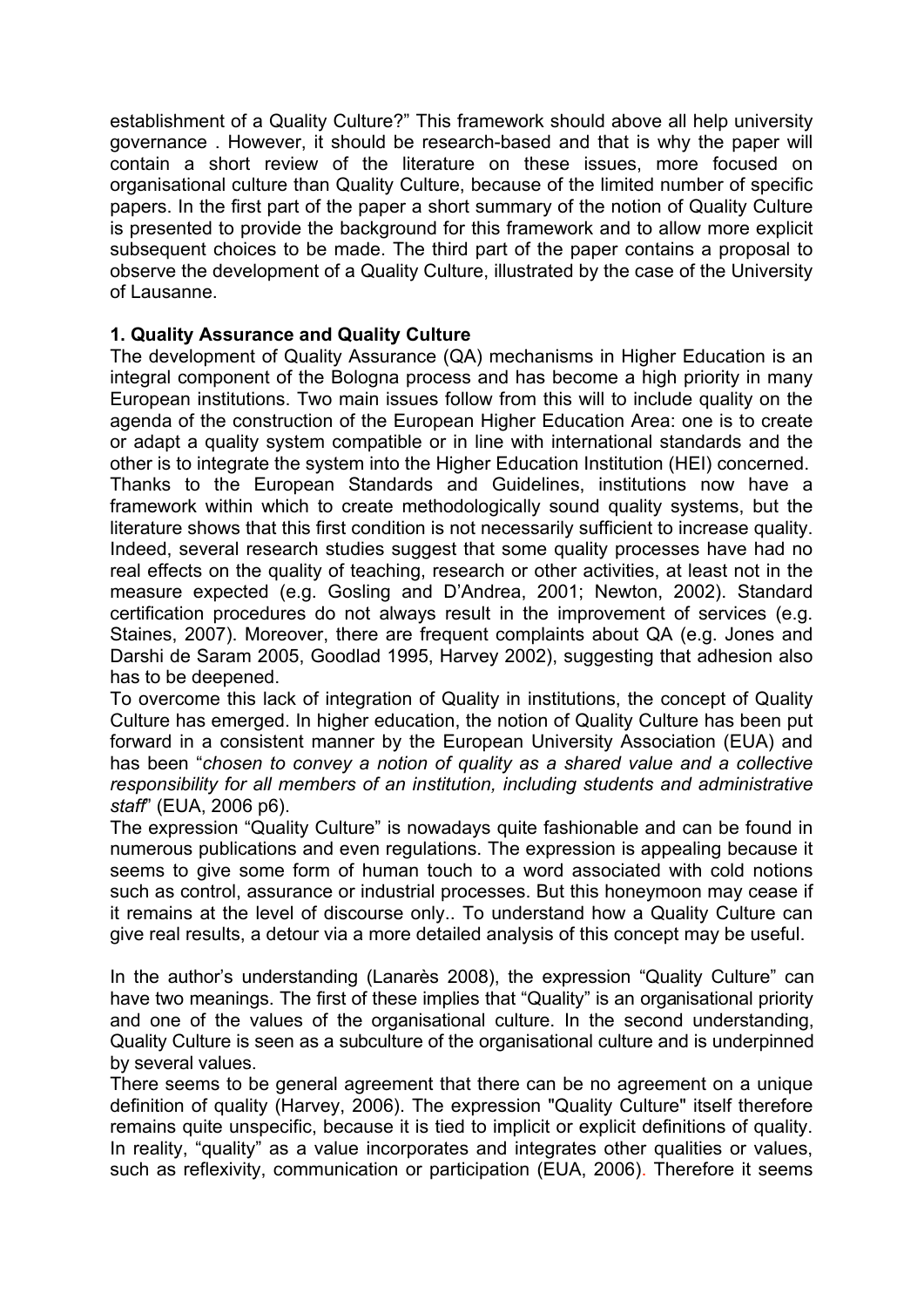that Quality is always associated with several values and can be considered as a sub-culture of the institution's own organisational culture.

There is no universally accepted definition of organisational culture, but as a short definition Brennan and Shah (2000) underline three dimensions generally agreed among researchers: "Culture embraces both values, attitudes and behaviours" (ibid. p341). Since attitudes and behaviours are based on values (Bontis 2006, Hofstede 2001, Klenke 2005 , Kowalkiewicz 2007, Schein 1990, Sundrum 2004), we like to see the values as the basic foundations, the heart of the culture.

Different set of values will lead to different Quality Cultures. They will differ by what is more valued: control or development?; specialisation of some people involved in quality or ownership by the greatest number of people?; conformity or adaptation?; etc. For instance, in some HEIs, quality processes are managed by quality specialists who try to control the conformity of processes, whereas in others, ownership by the largest majority and creativity are stressed. Both kinds of institutions have a Quality Culture, but it is not the same Quality Culture. For instance, Kolkiewiecz (2007) and Harvey & Stensaker (2008) give examples of different subcultures.

Therefore, developing a Quality Culture implies cultural change. This is necessary in order to reach a situation where there is broad sharing of ways of thinking and acting about quality and associated values. It means a new way of doing things, but also a new understanding of these actions.. Since values are beliefs, in the sense that it is difficult to demonstrate their superiority, changing the prevailing culture implies conviction-building, the goal being to increase the sense of identification with the values (Kotter & Cohen, 2002)

The next step is making sure that the values are translated in both the concept and the practice of the quality system. However, there is not always a perfect match between declared values and the other latent values which really influence behaviour and decisions (Hofstede 2001). Therefore, a critical question that should be asked, even if it appears naïve, is how do we prove to others and to ourselves that these values are a priority for us? On which basis are people from both inside and outside the organisation able to identify these values as priorities? Of course several decisions and actions can be based on a single value and this is one of the aspects of processes where diversity and creativity can come into play.

## **2. Measuring the development of a Quality Culture**

Our goal is to find ways to "track" the development of the Quality Culture, without aiming at finding absolute or universal measures of culture. Our results will have to be contextualised to each specific institution.

Since Quality Culture can be seen as an organisational subculture, one option is to explore more globally how organisational culture is "measured". However, if it is important and useful to observe the development of a Quality Culture, it must be acknowledged that this cannot be a straightforward process. The development of a Quality Culture is a complex process in the sense that several variables are involved in interaction. Therefore, it is difficult to identify clear causal relations in quality matters (Stensaker 2008, Newton 2002). Moreover, choices of measures are determined by definitions of quality, approaches to organisational culture and other considerations (Scott 2003).

In our review of the literature, we looked for three kinds of information: what levels of observation?, what kind of measures?, what methods to measure?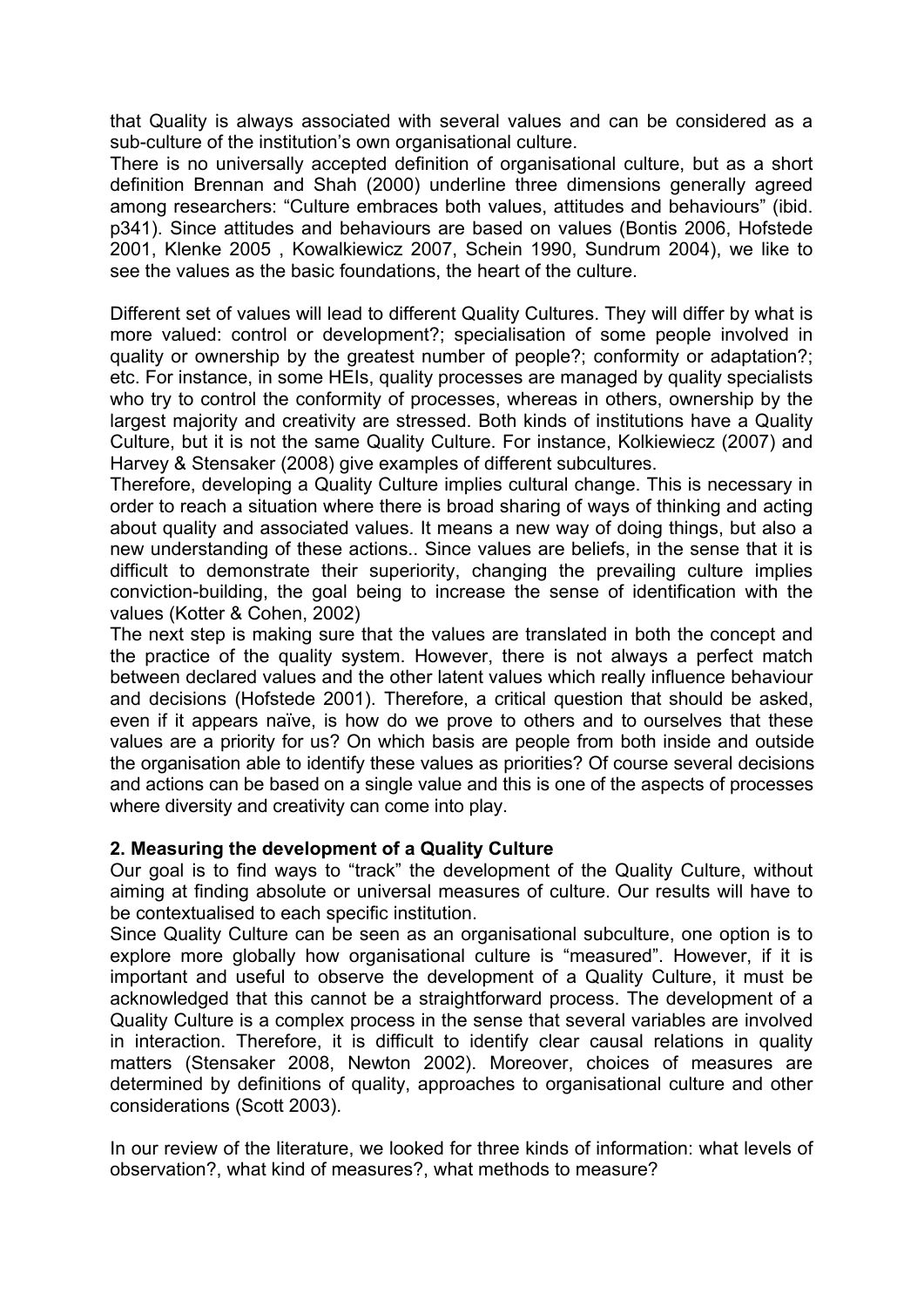### **Levels of observation**

Some authors have proposed to analyse organizational cultures at several levels. For instance, Schein (1984) suggests three levels. The first, which is most visible, is constituted with *Visible Artifacts and Creations* (e.g. constructed environment of the organisation, office layout, dress code, public communication). Considering that, at this level, data are easy to observe but are often not decipherable, he suggests a deeper layer (deeper in the sense of "more hidden") which contains the *values*  governing behaviours. But since there can be a discrepancy between manifest or espoused values, he puts forward a third and deeper level, namely *Basic Assumptions* (underlying more or less unconscious beliefs about how things really are; e.g. the nature of human nature or activity, relationship to environment). Cooke and Lafferty (1989) interested in "Culture Disconnection" consider that bringing organisational structures, systems technologies and skills/qualities into alignment with the organisation's values, mission and philosophy will reduce the gap (or disconnection). They suggest analysing the outcomes of this new congruence at individual, group and organisational levels. These two examples illustrate two basic differentiations. One concerns the depth of the process, the other the generalisation of the process among actors of the institution.

### **What is measured?**

Our analysis of the literature reveals that most studies rely on what people say about their values or actions (e.g. Cook and Lafferty 1989/2003, Koslowsky & Stashevsky 2005, Koufteros et al 2007, Kovalkiewicz 2007, Meglino et al 1989, Waldman et al 2006, Javidan et al 2006). To some authors, "espoused" values can be good measures of organisational cultures (Javidan et al 2006).

At a behavioural level, several studies show the link between values and choices (Javidan et al 2006, Koufteros 2007, Waldman et al 2006). Therefore, decisions could be good indicators of the culture. Innovations represent a specific case of decision and action and seem to be related to cultures (Jaskyte 2004). Some authors (Skerlavaj et al 2007) analyse information interpretation, specific behavioural and cognitive change (for instance, adaptability to environmental pressures, employees' level of understanding of major problems in the company). In some studies, the authors look for behaviours coherent with the culture (Lomas 2004, Gordon 2002, Yorke 2000) but how this congruence is observed remains unclear.

The behaviour of leadership is sometimes considered in relation with organisational cultures (Trice & Beyer 1991, Koslowsky & Stashevsky 2005, Klenke 2005). Usually the behaviours are described in terms of a theoretical approach to leadership or organisational structure.

Several studies relate cultures to various aspects of organisational performances calculated through data from the companies (Yilmaz 2005, Skerlavaj 2007) including data such as extra-work (Min Ping Hung et al 2005)

Although some research favours quantitative data, it appears that more qualitative data are interesting to identify the effects of quality assurance mechanisms (Stensaker 2008), also because qualitative methods are better suited for exploring beliefs and opinions (Scott 2003).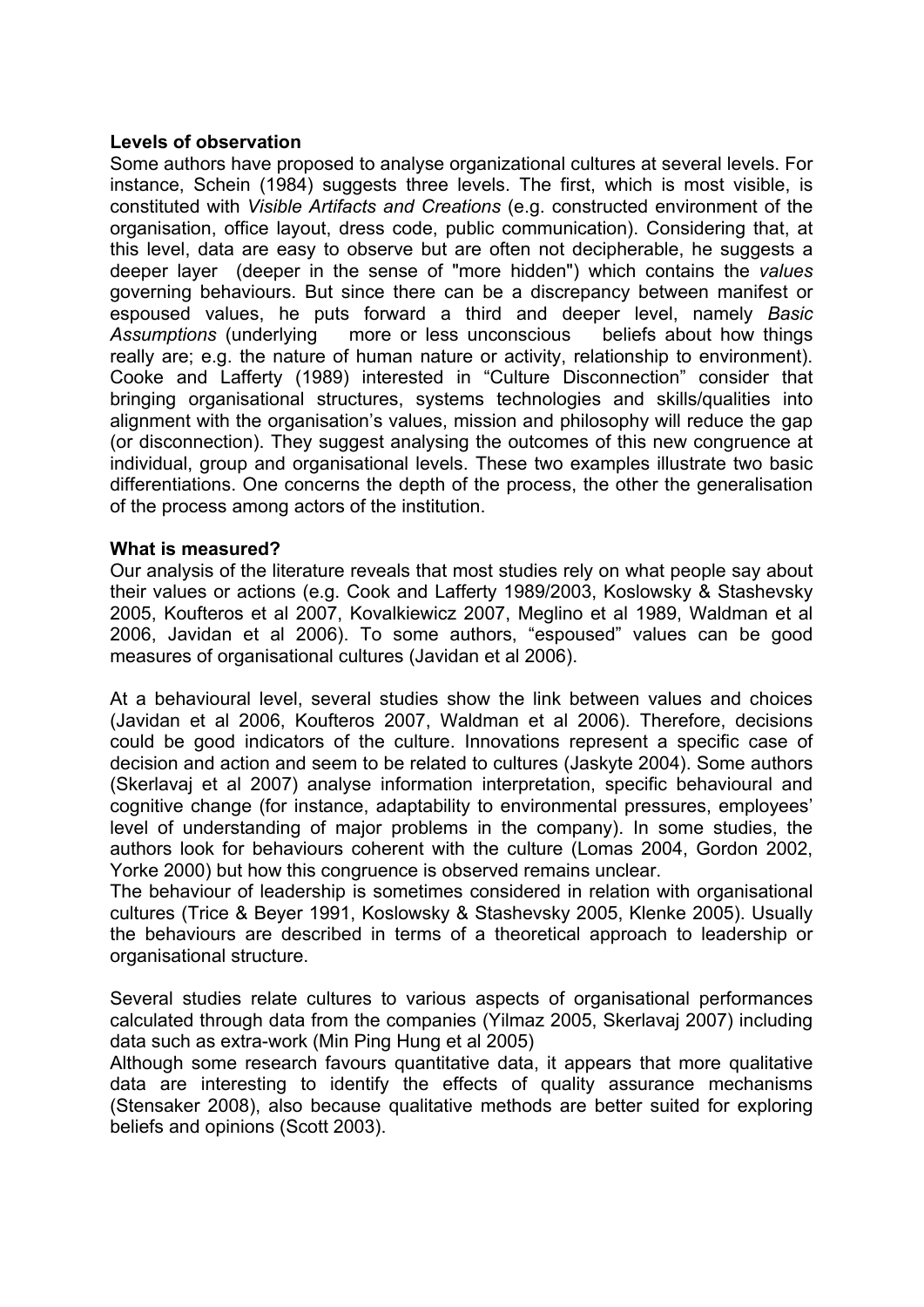## **How is it measured?**

"Culture has been viewed as a property of groups that can be measured by questionnaires leading to Likert-type profiles" (Schein 1990 p110). Scott (2003), who analysed 84 articles reporting the development or use of organisational culture assessment instruments, confirms that "most studies adopt questionnaires with simple Likert like scales for respondents to indicate their level of agreement with predefined statements" (ibid, p 3). Indeed, although analytical descriptive, ethnographic or clinical descriptive methods have been used, survey by questionnaire is the most widely used methodology (Schein 1990).

In some cases, answers to questions have been obtained through interviews or focus groups (e.g. Lomas 2004, Polychranis & Syntetos 2007). Discourse analysis of the importance given to quality can also be performed (Kovac et al 2006).

In some cases, other tools are involved, such as role playing or decisions in simulated situations (Koslowsky & Stashevsky 2005).

As already mentioned, performance indicators are obtained by computing data gathered from companies or institutions.

In summary, three main categories of measures are used: what people say about their values and beliefs, what people say about what they do, and what people do or the result of their actions.

As far as methods are concerned, questionnaires are the most widely used tools for answering the two first questions, while more objectives measures are used for the third category.

Although these studies are useful and interesting, they do not completely fulfil our expectations since they deal more with the comparison of cultures than with the development of a specific culture.

It appears that few papers, if any, have considered the development of the culture *per se* and the majority are more focused on measuring the effects of the culture. Nevertheless, they do "give food for thought" and we tried to integrate some of these results in the following framework.

#### **3. A proposal to create an observation grid Description of the process**

From the author's point of view, the development of the Quality Culture can be seen in two dimensions like the development of waves when a stone is thrown into water.

At the surface level, it requires observing how people, who are further and further from leadership positions or highly motivated people, agree with the values and are involved in quality.

At the deep level, it concerns the change of behaviours associated with adhesion at the surface level. Deeper means more and more spontaneous, integrated into the usual process.

So, it is a two-fold process that we need to observe: the increased number of people who adhere to the culture and the extent to which this agreement is translated into actions, as illustrated in figure 1:

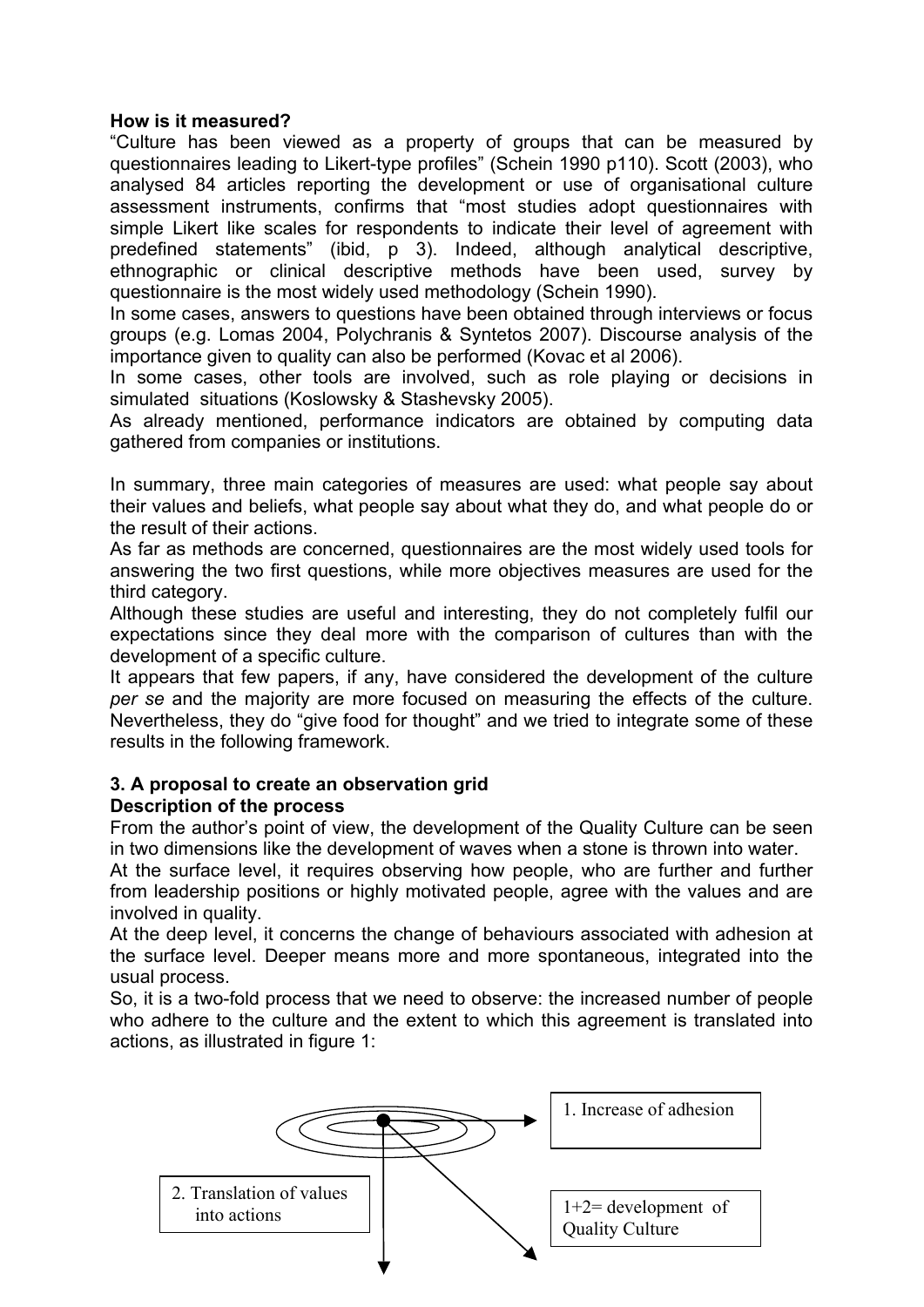Figure 1: Schematic development of a Quality Culture in two dimensions.

## **How to track the development of a Quality Culture?**

As previously mentioned, most studies rely on what people say. Since culture is about adhesion to values, what people say is useful, though not sufficient, considering that there are discrepancies between values and practices (Javidan et al 2006, Waldman et al 2006) and agreement on values does not imply satisfaction as far as concretisation of values is concerned (Telford and Masson 2005). It is therefore necessary to include observations about what people actually do. Based on our review of the literature and our own experience, we propose a grid (see Table 1) for creating a tool to observe the "grass rooting" of a Quality Culture within a HEI. We do not intend to strictly measure this development, but rather to help to construct an observation grid containing both quantitative and qualitative data. The suggestions in the boxes are only examples and this does not constitute a comprehensive list of potential indicators.

|                                                                          | What People say                                                                                                                           | What People Do                                                                                                                      |
|--------------------------------------------------------------------------|-------------------------------------------------------------------------------------------------------------------------------------------|-------------------------------------------------------------------------------------------------------------------------------------|
| <b>Individual Level</b><br>Management<br><b>Staff</b><br><b>Students</b> | Comments on quality<br>processes<br>Percentage of people<br>٠<br>who adhere to the<br><b>Institutional Quality</b><br>Approach and values | Involvement in quality<br>processes.<br>Spontaneous<br>$\bullet$<br>evaluation of teaching<br>Response to<br>evaluation of teaching |
| <b>Collective Level</b><br>Institution<br>Faculty<br>Unit                | <b>Quality concept</b><br>Quality regulations                                                                                             | Annual innovations in<br>$\bullet$<br>relation to quality<br>Application of<br>regulations                                          |

Table 1 : Draft grid for creating an observation framework.

The choice of indicators could also be enriched by an analysis of the specific Quality Culture of the institution. In other words, how the specific values of the Quality Culture of the HEI are translated into practice. For instance, if one of the values is "responsibility", how is this value translated into its institutional life? Or, if one of the values is the "involvement" of people, the number or percentage of people involved in quality processes could be an indicator.

Depending on the "measure" chosen, the analysis will rely either on one-off events (like new regulations) or the evolution of quantitative data (like the number of spontaneous evaluations of teaching).

# **An illustrative Case**

We have started to use this grid to observe the development of Quality Culture in our University. We have identified "measures" in the four parts of Table 1 and, to illustrate, a sample of these potential indicators is described below.

1. What people say at individual level: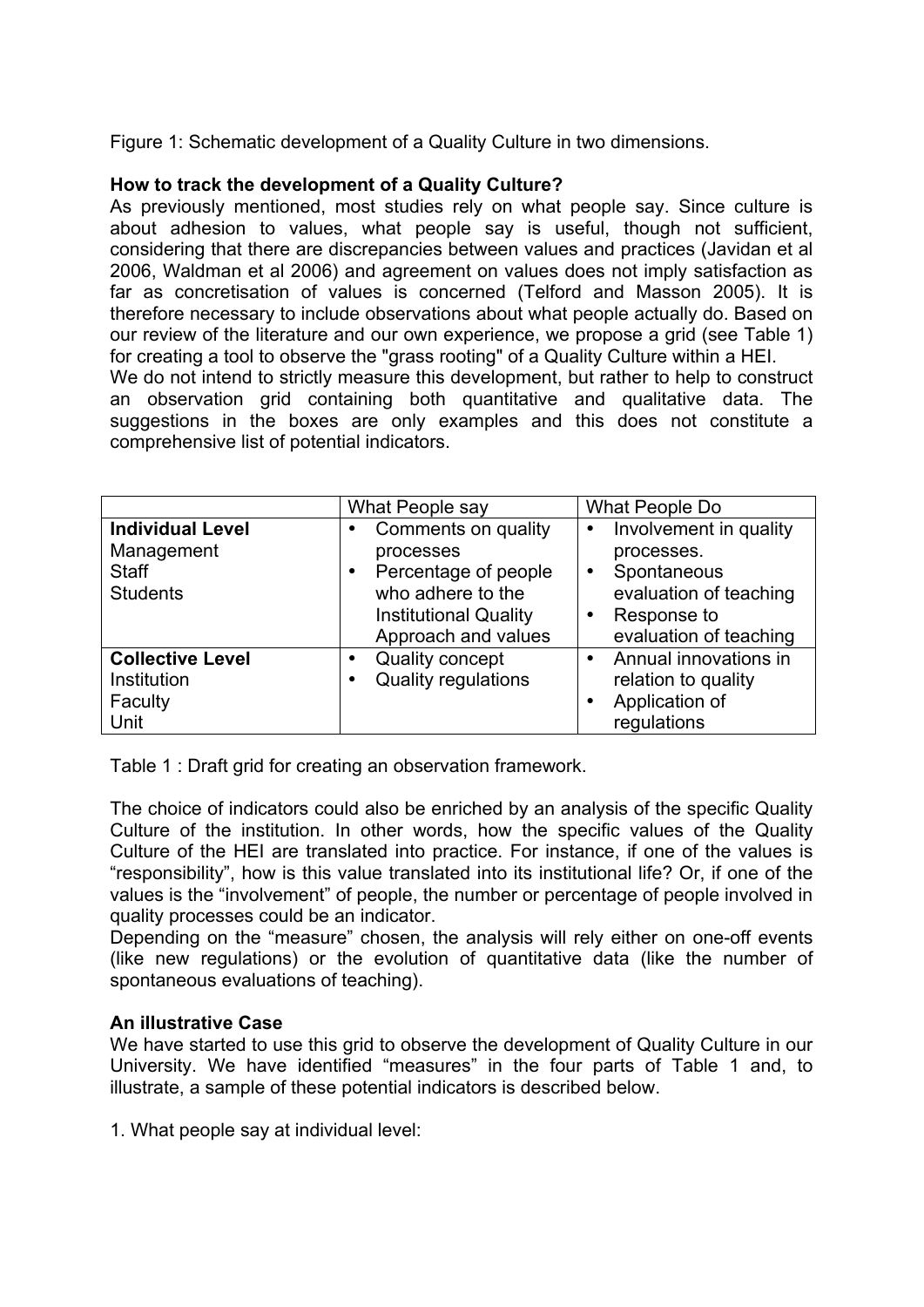- Answers to questions of external experts during the governmental Quality Audit (example, the experts' report underlines that while people found self-evaluation quite demanding, they all said that it was interesting and useful)

- Discussions in specific committees: Minutes of participative ccommittees involved in Quality processes at University or Faculty level contain comments about the relevance of quality processes, the evolution of practices, the involvement of various type of actors in the discussions and the development of ownership of Quality issues.

2. What is said at collective level

- Quality concept of the University: there is a public an fully developed document about quality policies and processes at all levels of University (University, Faculty, Central units, Staff, etc).

- Evolution of regulations: Several regulations, for instance those dealing with faculties' contracts renewal, have been modified to be in line with the values of the quality culture.

- Appointment of a Vice Rector in charge of Quality, which has been a clear sign of the importance given to quality issues.

3. What people do at individual Level

- How students answer teaching evaluation questionnaires (qualitative analysis of comments which shows mainly constructive comments)

- How teachers fill their reports spontaneously (evolution of their reflexive involvement in writing their reports for renewal of their contracts)

- Involvement in self-evaluation of faculties (participation's level, etc)

- Involvement in teaching evaluation (answering rate, number of answers to open questions)

4. What is done at collective level

- The "rules of the game" of the quality process are in line with the values of the Quality Culture

- Modifications of the action plan of the faculty following self-evaluation indicating that quality processes are not bureaucratic activities but used in daily governance.

- Communication about self-evaluation (for instance comments about self-evaluation during opening discourse of the academic year).

### **Conclusion**

.

We consider that the Quality Culture is a sub-culture of the organisational culture, underpinned by several values. A key issue in creating or developing a Quality Culture is therefore to make explicit these values and priorities and for them to infuse the quality concept and its operations and to influence collective and individual practices.

Developing a Quality Culture requires means for "tracking" this development and the real ownership of the culture. Evaluation of ownership is based on what people say and do. Both aspects are important for "grass rooting" a quality culture.

We have proposed a draft grid to develop tools to track the establishment of the culture. This grid clearly has a practical orientation and certainly has to be refined.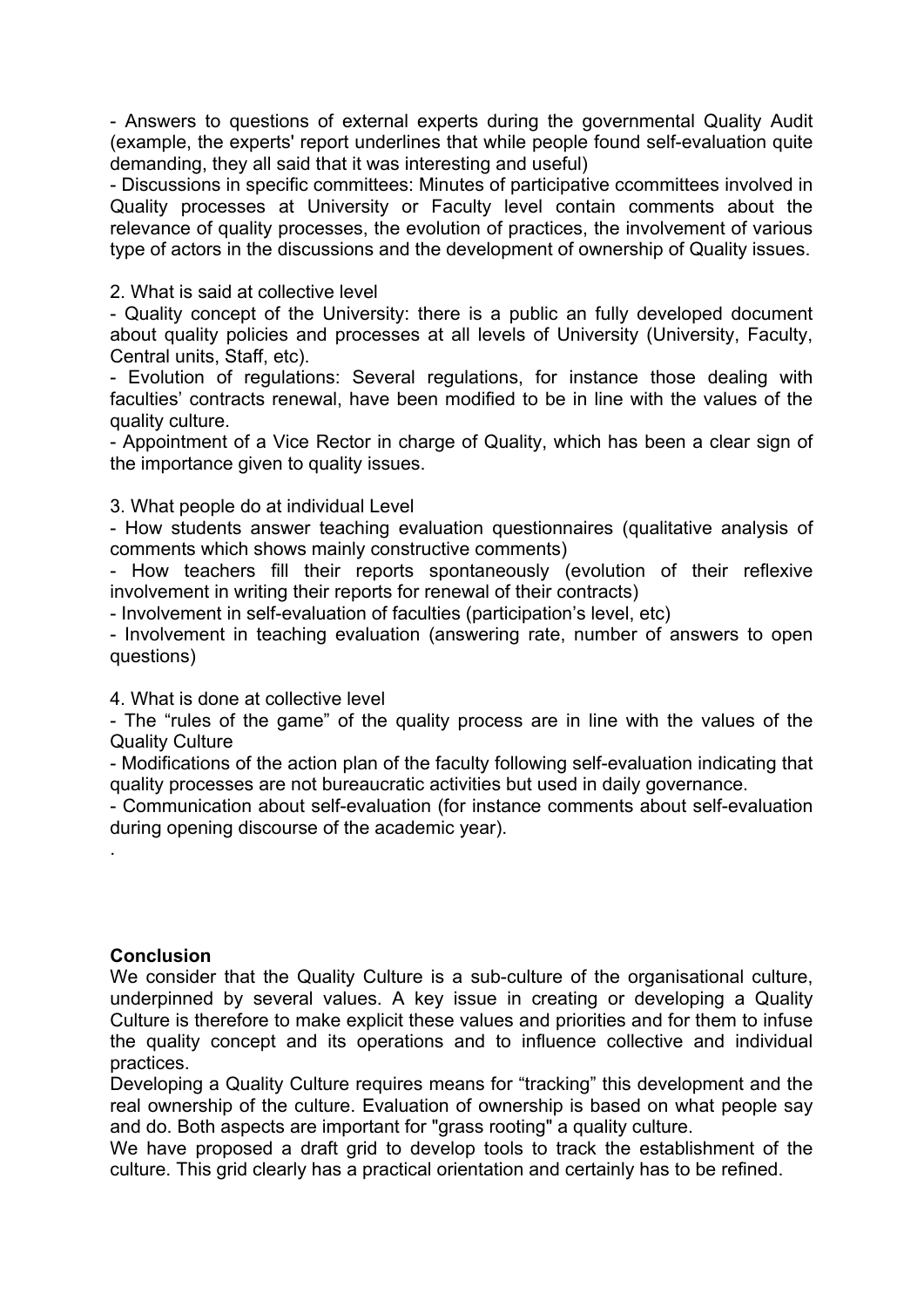Relations between values and behaviours are complex but this intermediate step between the culture and its impact seems useful for more precisely identifying the obstacles to the increase of quality of research, teaching and services, which remains the ultimate goal of QA processes.

# **3 questions for discussion**

What kind of observations could you make in your institution regarding the evolution of it's Quality Culture ?

For you what are the best indicators of the establishment of a Quality Culture ?

What kind of tool or grid did you develop to "track" the development of the quality culture ? from your point of view what is the usefulness of these. ?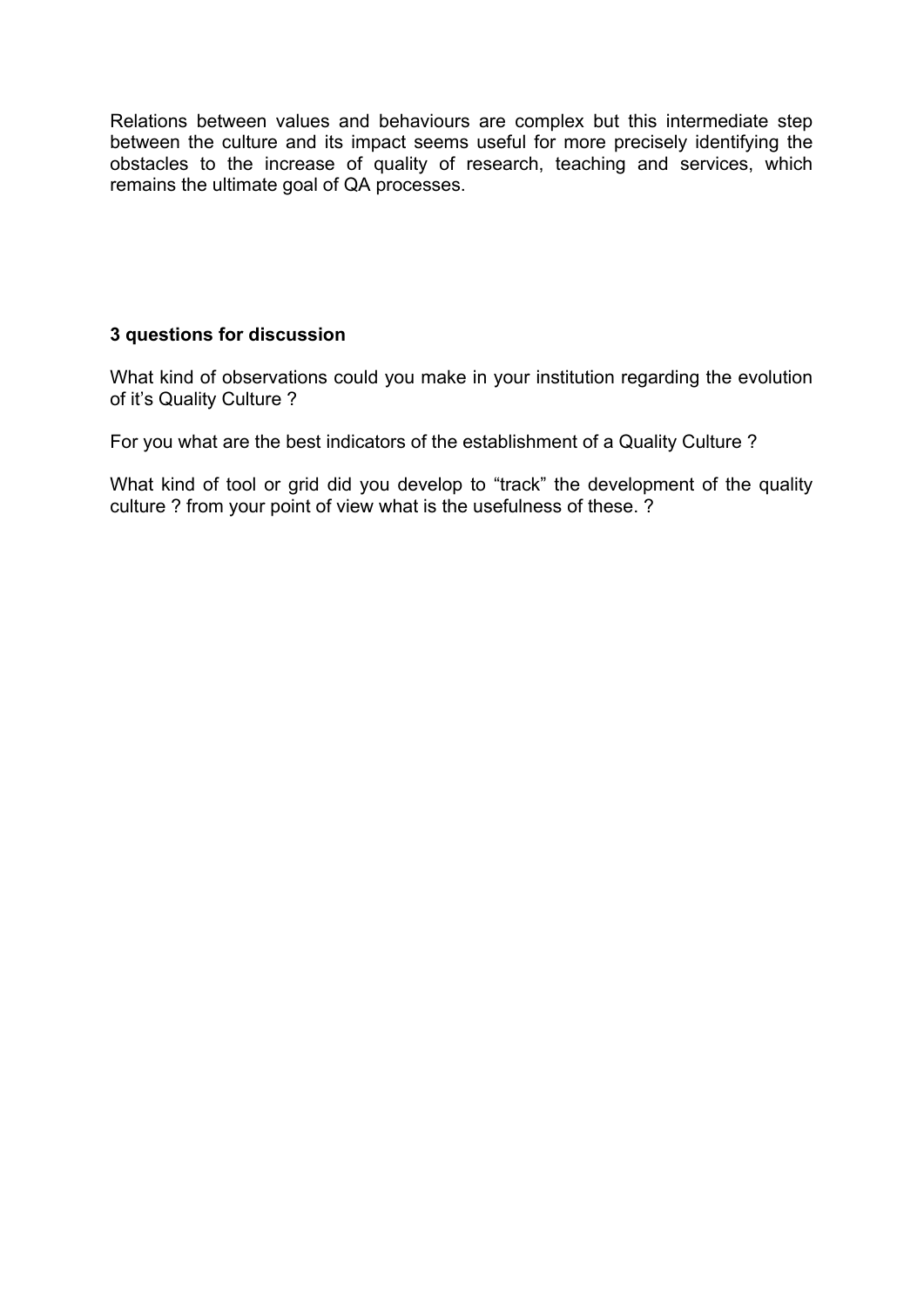EQAF 2009

#### **References**

**Bontis**. (2006): Ethical Values and Leadership: A study of Business School Deans in Canada, *International Journal of Business Governance and Ethics*, 2(3/4), 217-236

**Brennan, J and Shah, T**. (2000): Quality assessment and institutional change: Experience from 14 countries, *Higher Education*, 40, 331-349

**Cooke, R.A., Lafferty, J.C.** (1989, 2003), *Organizational Culture Inventory*, Human Synergistics, Plymouth, MI

**EUA** (2006): Quality Culture in European Universities: A bottom-up approach, Brussels, EUA

**EUA** (2007): *Creativity in Higher Education*, Brussels, EUA

**Goodlad, S**. (1995): *The Quest for Quality*, Buckingham, SRHE & Open University Press.

**Gordon, G**. (2002): The roles of Leadership and Ownership in building an effective Quality Culture, *Quality in Higher Education*, 8(1), 97-106.

**Gosling, D. and D'Andrea**, M. (2001): Quality Development: a new concept for higher education. *Quality in Higher Education*, 7(1), 7-17

**Harvey, L**. (2002): The end of Quality? *Quality in Higher Education*, 8(1), 5-22.

**Harvey, L**. (2006): Understanding Quality in Froment, E; Kohler, J; Purser, L. and Wilson L. (eds), *EUA Bologna Handbook*, article B.4.1-1, Berlin, Raabe Verlag

**Harvey, L. and Stensaker, B**. (2008): Quality culture: understandings, boundaries and linkages. *European Journal of Education*, 43(4), 427-442.

**Hofstede, G (2001):** *Culture's consequences*, Thousands Oaks, Sage Publications.

**Huang, M.P, Cheng and B.S, Chou, L.F (2005): Fitting in organizational values.**  *International Journal of Manpower,* 26(1), 35-49

**Jaskyte, K**. (2004): Transformational Leadership, Organizational Culture, Innovativeness in Nonprofit Organizations*, Nonprofit Management & Leadership*, 15(2), 153-168.

**Javidan, M., House, R., Dorfman, P., Hanges, P. and Sully de Luque,** M. (2006): Conceptualizing and measuring cultures and their consequences: a comparative review of GLOBE's and Fofstede's approaches, *Journal of International Business Studies*, 37, 897- 914.

**Jones, J. and Darshi de Saram, D**. (2005): Academic Staff Views of Quality Systems for Teaching and Learning: a Hong Kong case study. *Quality in Higher Education*, 11(1), 47-58.

**Klenke, K.** (2005): Corporate values as multi-level, multi-domain antecedents of leader behaviours, *International Journal of Manpower,* 26(1), 50-66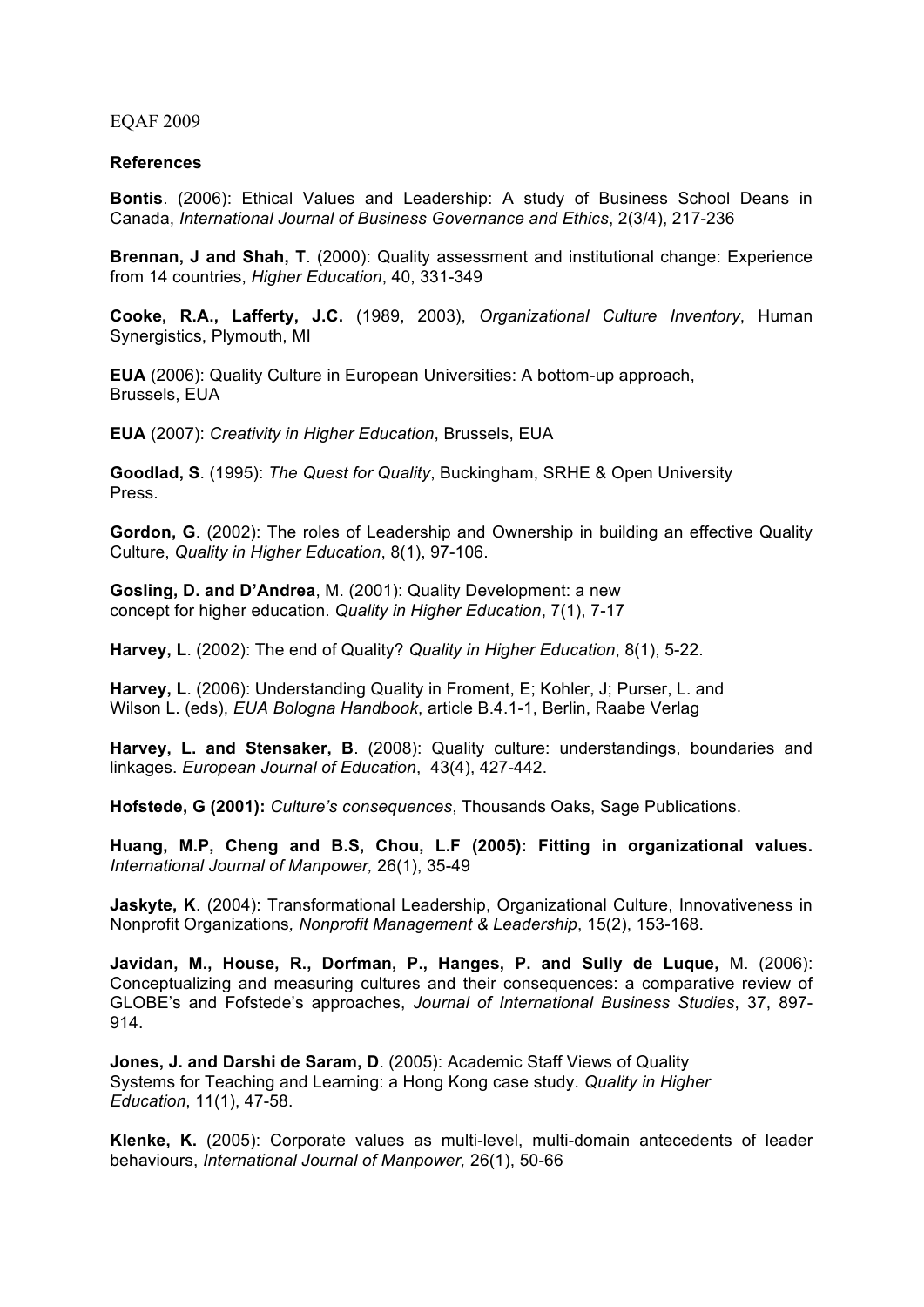**Koslowsky, M. and Stashevsky, S**. (2005): Organizational values and social power, *International Journal of Manpower*, 26(1), 23-34

**Kotter, J and Cohen, D**. (2002): *The Heart of Change*, Harvard Business School Press, Boston

**Koufteros, X., Nahm, A., Cheng, T. and Lai, K** (2007): An empirical assessment of a nomological network of organizational design constructs: From culture to structure to pull production to performance. *International Journal Production Economics*, 106, 468-492.

**Kovac, V., Ledic, J., Rafajac, B.** (2006)**:** *Undertsanding University Organizational Culture***,**  Peter Lang, Frankfurt am Main

**Kowalkiewicz,** A. (2007): The impact of quality culture on quality of teaching- a case of business higher education in Poland, in *Embedding quality culture in higher Education*, Brussels, EUA

**Lanarès,** J. (2008): Developing a Quality Culture, in Froment, E; Kohler, J; Purser, L. and Wilson L. (eds), *EUA Bologna Handbook*, article C.2.1-1, Berlin, Raabe Verlag.

**Lomas, L.** (2004): Embedding Quality: the challenges for higher education. *Quality Assurance in Education*, 12(4), 157-165.

**Meglino, B., Ravlin, E., and Adkin, C**. (1989): A Work Values Approach to Corporate Culture: A Field Test of the Value Congruence Process and Its Relationship to Individual Outcomes, *Journal of Applied Psychology*, 74(3), 424-432

**Newton, J**.(2002): Views from Below: academics coping with Quality. *Quality in Higher Education*, 8(1), 39-61.

**Polychranis, Y and Syntetos, A.** (2006): "Soft" supplier management related issues: an empirical investigation. *International journal of production economics*, 106, 431-449

**Schein, E. (1984):** Coming to new Awarness of organizational Culture**,** *Sloan Management Review***, 25(2), 3-16**

**Schein, E.** (1990): Organizational Culture, *American Psychologist*, 45(2), 109-119

**Scott, T.** (2003): The Quantitative measurement of organizational culture in health care: a review of the available instruments, *Health Service Research*, 01 june, 1-37

**Skerlavaj, M, Stemberger, M.I., Skrinjar, R. and Dimovski, V** (2006): Organizational learning culture-the missing link between business process change and organizational performance. *International Journal Production Economics*, 106, 346-367.

**Staines, A**. (2007): Linking Quality Improvement Programs and Clinical Results: From Conception to Implementation. Unpublished, PhD Thesis, Université Lyon 3, France

**Stensaker, B.** (2008): Outcomes of Quality Assurance: A discussion of knowledge, Methodology and Validity, *Quality in Higher Education*, 14(1).

**Sundrum**, E. (2004): Moving beyond compliance and control: building a values-based corporate governance culture supportive of a culture of mutual accountability, *International Journal of Business Governance and Ethics*, 1(2/3), 192-209